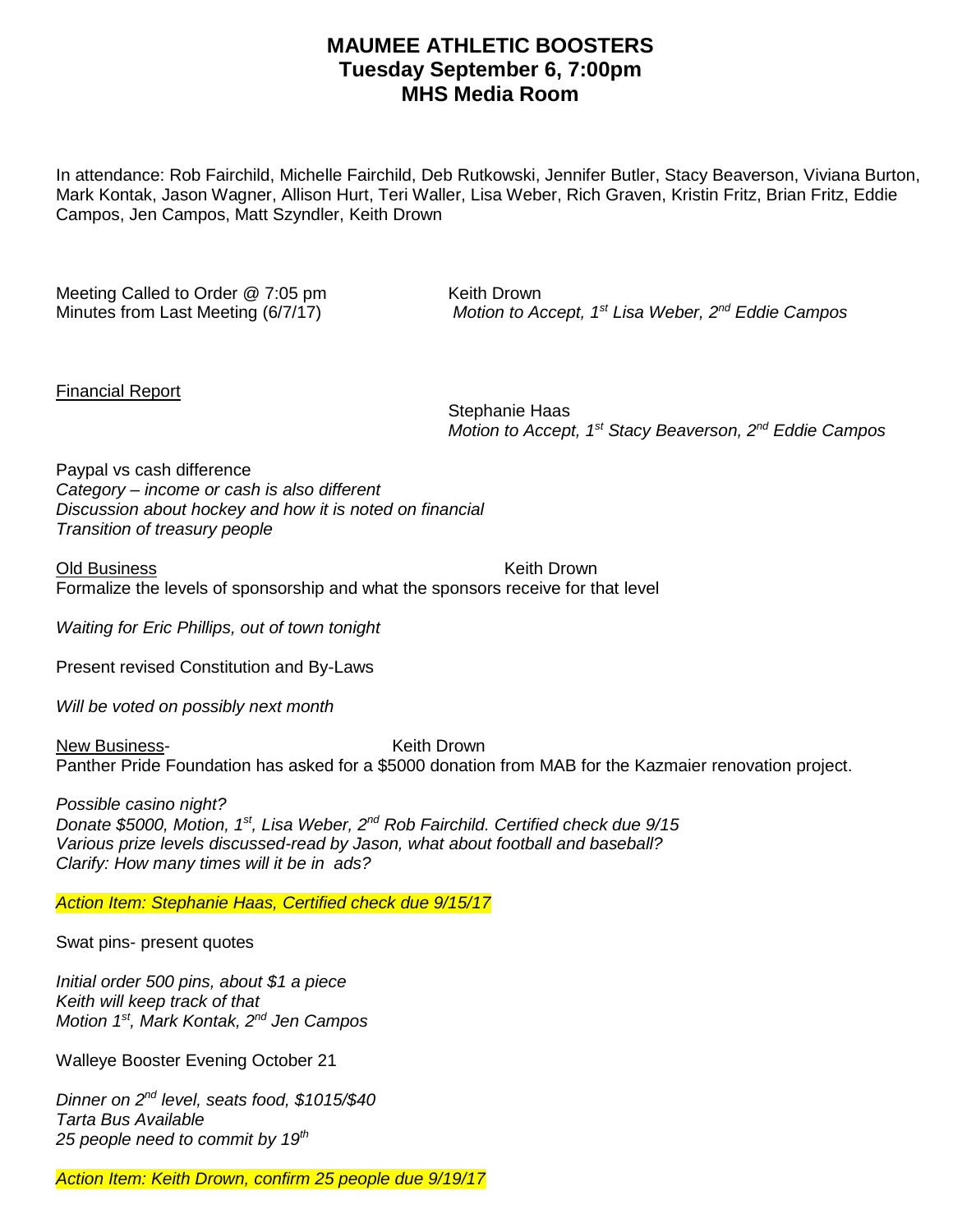Need 50/50, Panther Den, Program and Panther blow up people for Soccer 9/9

## **Committees Committees Keith Drown**

Volunteers-9/9-Need 50/50, Panther Den, Program and Panther blow up people for Soccer 9/15- Lincoln Driven to Give Event 8 people, 2 for registration, 6 drivers at 2 and 6.

*Lincolns available to drive Band will provide volunteers that night Need volunteers to round up people to do a test drive Food trucks will be there that night Cornhole as well*

9/15- Food Truck/Cornhole tourney- Need 4 people to help organize and run the cornhole tourney.

10/6- Stay tuned, we will need volunteers for homecoming

*Homecoming will be run by Freshman/Sophmore class and Panther Pride Volunteers needed to be on hand to help out*

Ford Test Drive (Keith Drown/Stacy Preciado)- Roughly 200 people registered, should be close to \$4K

*Move location?*

Gold Card Drive (Sharalea Wolfram/Ashley Zale)- Made nearly \$8K with online sales still active. Drawing 10/6

*Make available at football games?*

Sports Programs (Jason Wagner) –

*Shout outs almost paid for GMS involved too 50/50s sell in den*

Tailgates/ Maumee Madness (Eric Phillips)-

9/9 Bryan- Saturday Night Futbol- Bring bucket brigade items to game 9/15 Northview- Lincoln Test Drive/Food Truck/Cornhole 10/6 Southview- Homecoming 10/27 TSATR-Ding Dong/Senior Night-Need 2 people to meet with MBPO to help plan this event.

Maumee Madness- Tuesday November 21 (last day of school before Thanksgiving)

Spring Fever- 3/24 Last Saturday before Spring Break

Panther Den (Kelly Olsen/Renee Heaston)-

Online Sales Fall Sports Teams- Online sale currently running through 9/18

*Orders coming in for fall sports People looking for seats People looking for XXL orders*

What other events should/could we be open for?

Online Winter Sports Team Sales 10/1-10/15, General Sale 11/1-11/15(Christmas Sale) Online Spring Sports Team Sales 2/1-2/15, Easter Sale?(would probably overlap)

Athlete Window signs (Stacy Beaverson)- *done*